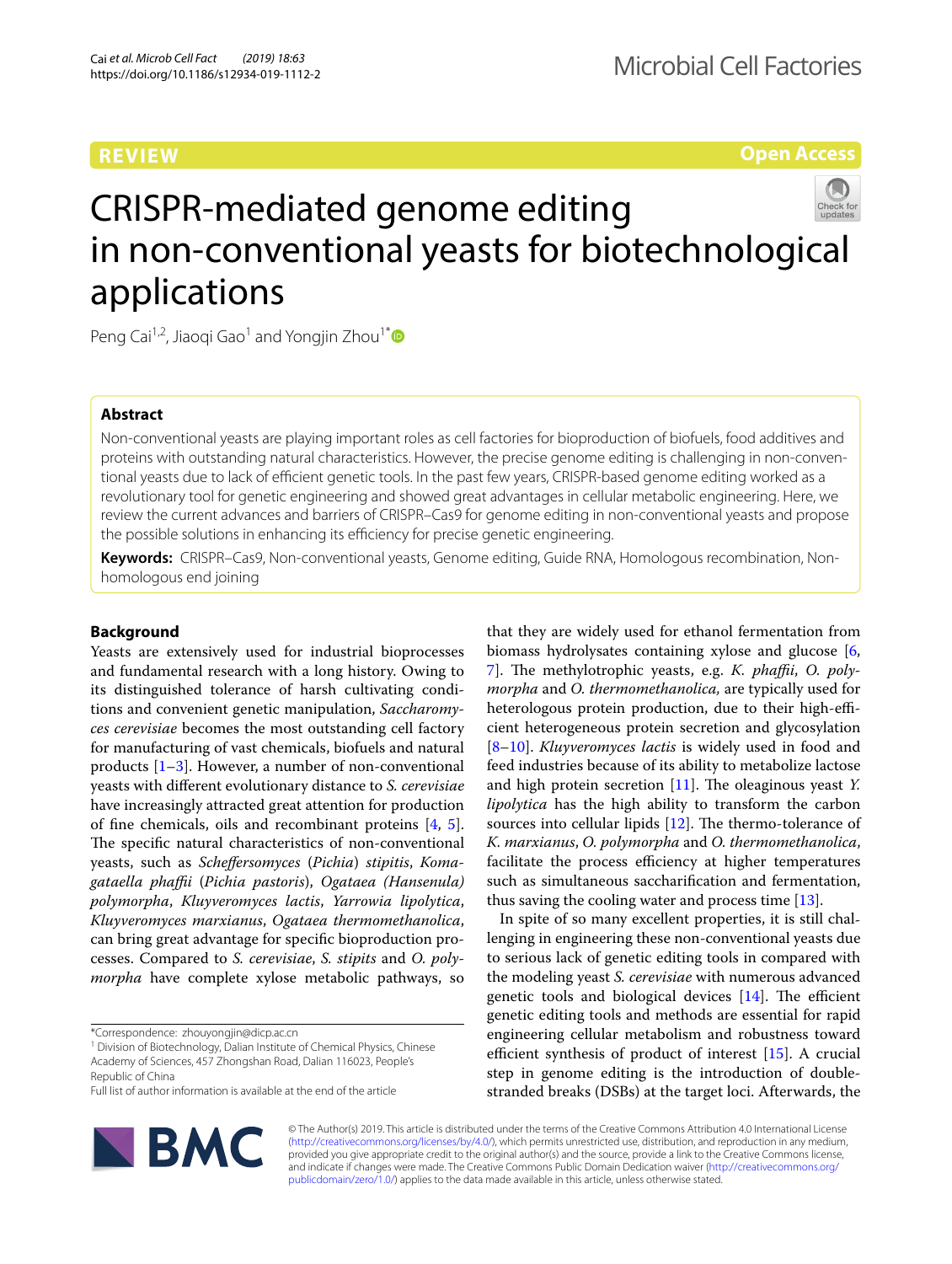DSBs can be repaired in two major patterns: non-homologous end joining (NHEJ) or homologous recombination (HR). In *S. cerevisiae*, HR plays a dominant role in DSBs repairing process, and 50 bp short homology arms is sufficient to bring nearly 100% target repair  $[16]$  $[16]$ . However, NHEJ is the dominant repairing mechanism in most other yeasts [\[15\]](#page-10-5), which seriously hampers the precise rewiring the metabolic pathways in these non-conventional yeasts. Though some conventional genetic tools, such as *Cre*-*loxP* (Fig. [1](#page-1-0)) and split-marker technique, have been developed to improve the efficiency of precise genome editing, multiple round of marker selection and recycling are time consuming and some scars would be left in genome, which will bring genetic instability [\[17](#page-10-7), [18\]](#page-10-8). In the past decades, several novel genetic manipulation tools have been developed for the precise genome editing. For example, the zinc-fnger nucleases (ZFNs) [[19\]](#page-10-9) and transcription activator-like effector nucleases (TALENS) [\[20\]](#page-10-10) were designed to cleave the specifc DNA sequences with high accuracy, which however involve time-consuming and laborious construction of specifc DNA binding proteins and thus are not suitable for simultaneous multiple target editing. Recently, Clustered Regularly Interspaced Short Palindromic Repeats and CRISPR-associated protein 9 (CRISPR–Cas9) system

revolutionized the genome editing with the high efficiency, veracity and convenience  $[21-23]$  $[21-23]$  $[21-23]$ . Extensive applications of CRISPR–Cas9 system in *S. cerevisiae* have been reported and reviewed elsewhere [[24,](#page-10-13) [25\]](#page-10-14). We here review the current advances on genome editing using CRISPR–Cas9 system in several non-conventional yeast species (Table [1\)](#page-2-0). Furthermore, we discuss some strategies to improve the efficiency of CRISPR-Cas9 based genome editing and its feasible application in construction of non-conventional yeast cell factories.

## **Mechanism of the CRISPR–Cas9 system**

CRISPR–Cas system was frst discovered to provide the immunological weapon for bacteria and archaea against invading bacteriophages (viruses) and mobile genetic elements [\[26,](#page-10-15) [27](#page-10-16)]. CRISPR–Cas systems are categorized into two distinct classes (six types) based on efector module organizations. In particular, the type II CRISPR system from *Streptococcus pyogenes* has been extensively studied and well characterized [[28,](#page-10-17) [29\]](#page-10-18), and it is also the most commonly used in yeast genetic engineering. The Cas9 protein is a RNA-mediated endonuclease, cleaving the double DNA strands with two active parts—HNH domain and RuvC domain (Fig. [2\)](#page-4-0). Since Cas9 was identifed from bacterium, a nucleus localization sequence



<span id="page-1-0"></span>**Fig. 1** Comparing the conventional genome engineering with CRISPR-mediated genome editing. Conventional genome editing methods heavily rely on the use of selection markers for validation and maintenance of the integrated sequences. Furthermore, conventional techniques need multiple rounds of selection and screening to create and identify positive clones, which is time consuming, leave scars in the genome and reduce the genome stability. CRISPR-mediated genome editing system involve genome cutting and repair, which avoid selection marker integration and recycling. In addition, CRISPR–Cas9 system has the power of multiplex genome editing by cell native repair system. Besides, dCas9 system can be used to regulate the gene expression in metabolic engineering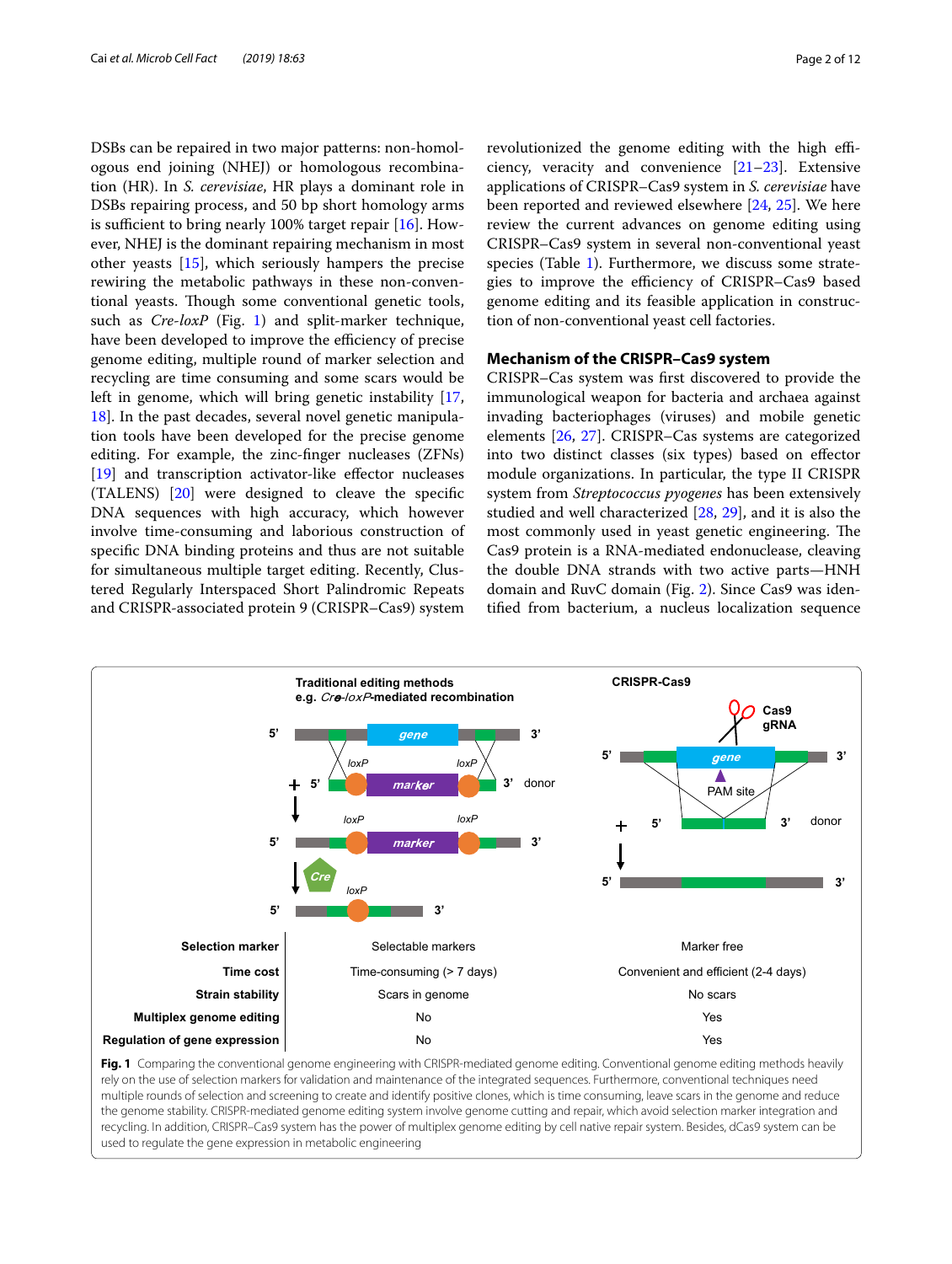<span id="page-2-0"></span>

| Table 1 Genome editing applications of CRISPR |                  |                                            | -Cas9 in non-conventional yeasts      |                     |                                                       |                                                                      |               |
|-----------------------------------------------|------------------|--------------------------------------------|---------------------------------------|---------------------|-------------------------------------------------------|----------------------------------------------------------------------|---------------|
| Yeasts                                        | Cas9 promoter    | sgRNA promoter                             | <b>Host strains</b>                   | <b>Target locus</b> | NHEJ efficiency (positive<br>colonies/total colonies) | colonies/total colonies), donor<br>HR efficiency (positive<br>length | References    |
| S. stipiti                                    | ENO <sub>1</sub> | SNR52                                      | g                                     | ADE2                | 83%, (5/6)                                            |                                                                      | $[33]$        |
|                                               |                  |                                            |                                       | <b>TRP1</b>         | 100%,                                                 |                                                                      |               |
|                                               |                  |                                            | UC7 ku70 $\triangle$ ku80 $\triangle$ | ADE2                |                                                       | 71%, (5/7), 500 bp HA                                                | [35]          |
|                                               |                  |                                            |                                       | <b>TRP1</b>         |                                                       | 64%, (14/22), 50 bp HA                                               |               |
|                                               |                  |                                            | S                                     | KU70                | 00%, (4/4)                                            |                                                                      |               |
|                                               |                  |                                            |                                       | KU80                | 83%, (5/6)                                            |                                                                      |               |
| K. phaffii                                    | HTA <sub>1</sub> | HTB1                                       | CBS7435                               | GUT1                | 94%, (79/84)                                          |                                                                      | [39]          |
|                                               |                  |                                            |                                       | AOX1                | 95%                                                   |                                                                      |               |
|                                               |                  |                                            |                                       | GUT1+AOX1           | 69%                                                   |                                                                      |               |
|                                               |                  |                                            |                                       | MPP <sub>1</sub>    | 95%                                                   |                                                                      |               |
|                                               |                  |                                            |                                       | <b>TRM1</b>         | 94%                                                   |                                                                      |               |
|                                               |                  |                                            |                                       | <b>MXR1</b>         | 43%                                                   |                                                                      |               |
|                                               |                  |                                            |                                       | <b>OCH1</b>         | 51%                                                   |                                                                      |               |
|                                               |                  |                                            | <b>CBS7435 ku70</b>                   | GUT1                |                                                       | 91%, 1000 bp HA                                                      | $\frac{1}{4}$ |
| O. polymorpha                                 | TDH3             | $t{\cal R} {\cal A} {\cal N}^{\text{CUG}}$ | BY4330                                | ADE12               | 45%, (48/106)                                         | 47%, (186/394), 60 bp HA                                             | $[42]$        |
|                                               | AaTEF1           | ScTDH3                                     | CBS4732                               | ADE2                | 9%                                                    |                                                                      | $[43]$        |
|                                               | <b>ScTEF1</b>    | ScSNR52                                    |                                       | LEU2                | 58%                                                   |                                                                      | $[45]$        |
|                                               |                  |                                            |                                       | URA3                | 65%                                                   |                                                                      |               |
|                                               |                  |                                            |                                       | ADE2                |                                                       | 62%, 1000 bp HA                                                      |               |
|                                               |                  |                                            |                                       | URA3+H/S3+LEU2      |                                                       | 24%, 1000 bp HA                                                      |               |
| O. thermomethanolica                          | <b>AOX</b>       | <b>XOV</b>                                 | TBRC656                               | HAC <sub>1</sub>    | 63%, (15/24)                                          |                                                                      | $[47]$        |
|                                               |                  |                                            |                                       | MAL <sub>1</sub>    | 97%, (126/130)                                        |                                                                      |               |
|                                               |                  |                                            |                                       | <b>MAL2</b>         | 93%, (37/40)                                          |                                                                      |               |
| K. lactis                                     | FBA1             | SNR52                                      | ATCC8585 Gal804- Ku804                | DITI +ADH1+NDT80    |                                                       | 2%, 500 bp HA                                                        | [49]          |
| K. marxianus                                  | ScPDC1           | ScSNR52                                    | NBR1777 Nej 14                        | URA <sub>3</sub>    |                                                       | 84%, (18/19), 120 bp HA                                              | [52]          |
|                                               |                  |                                            | NBR1777 DnI4A                         |                     |                                                       | 100%, (20/20), 120 bp HA                                             |               |
|                                               |                  |                                            | NBR1777 Nej14                         | Sed <sub>1</sub>    |                                                       | 84%, (6/7), 50 bp HA                                                 |               |
|                                               |                  |                                            | NBR1777 Dn/4A                         |                     |                                                       | 92%, (46/50), 50 bp HA                                               |               |
|                                               | TEF <sub>1</sub> | RPR1-tRNA <sup>Gly</sup>                   | CBS6556                               | XML                 |                                                       | 66%, (68/90)                                                         | [53]          |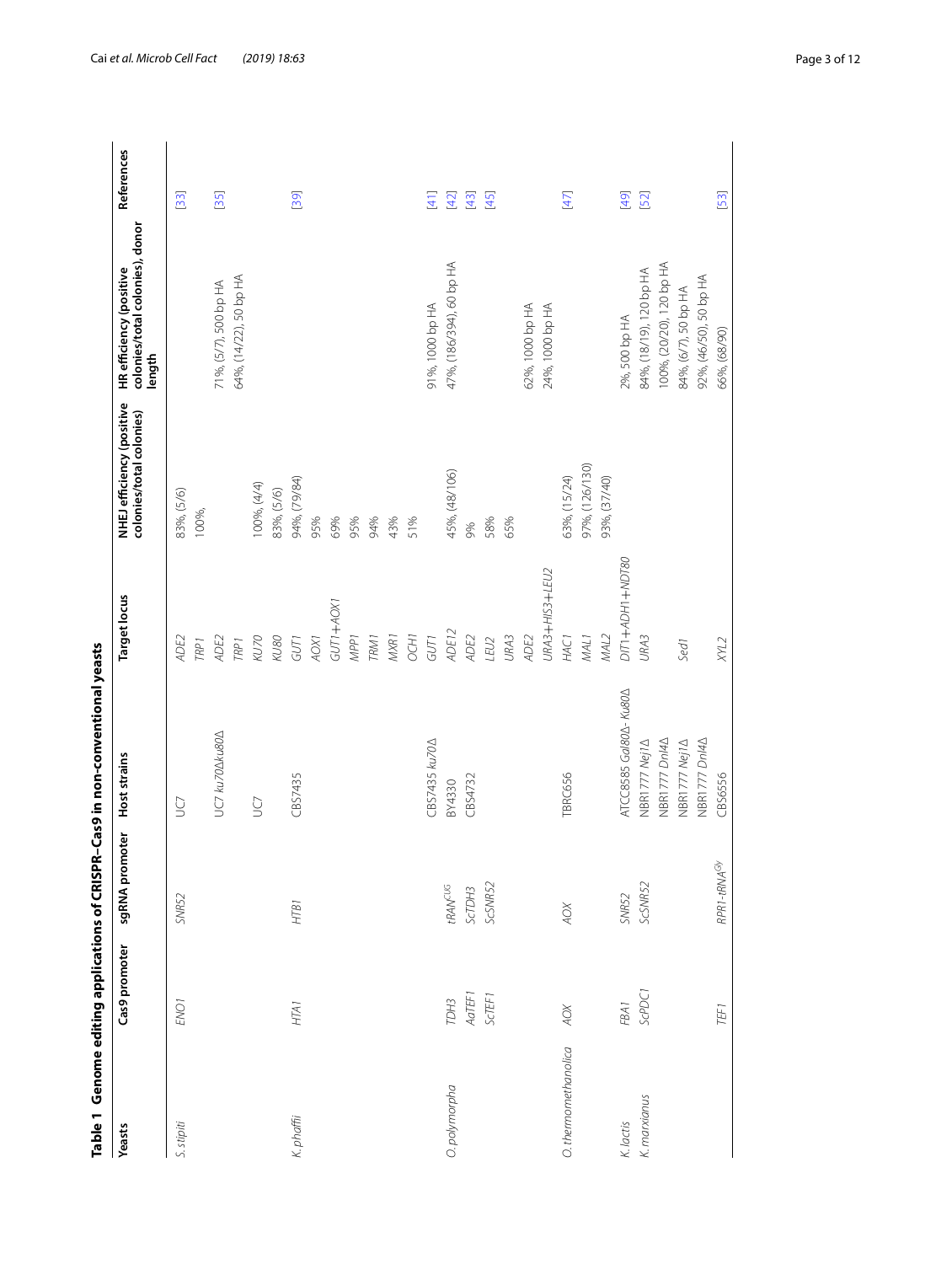| Table 1 (continued) |               |                               |                               |                               |                                                       |                                                                      |            |
|---------------------|---------------|-------------------------------|-------------------------------|-------------------------------|-------------------------------------------------------|----------------------------------------------------------------------|------------|
| Yeasts              | Cas9 promoter | sgRNA promoter                | <b>Host strains</b>           | <b>Target locus</b>           | NHEJ efficiency (positive<br>colonies/total colonies) | colonies/total colonies), donor<br>HR efficiency (positive<br>length | References |
| Y. lipolytica       | UAS1B8-TEF1   | SCR1'-<br>tRNA <sup>Gly</sup> | (ATCC MYA-2613)<br>POIF       | KU70<br>PEX10<br>MFE1         | 100%<br>54%, (16/30)<br>90%, (27/30)                  |                                                                      | [55]       |
|                     |               |                               | PO1f Ku70A                    | PEX10<br>MFE1                 |                                                       | 86%, (30/35), 1000 bp HA<br>100%, (7/7),                             |            |
|                     |               |                               | POIF                          |                               |                                                       | 69%,<br>62%,                                                         | [59]       |
|                     |               |                               |                               | MFEI<br>AXP<br>ARR<br>XXR     |                                                       | 48%, >1000 bp HA + GFP<br>52%.<br>53%,                               |            |
|                     | TEFin         | TEFin                         | POIF                          | TRP <sub>1</sub>              | 13%, (10/76)                                          |                                                                      | $[55]$     |
|                     |               |                               | PO1f Ku70AKu80A<br>PO1f Ku70A |                               |                                                       | 100%, (19/19) \600 bp HA<br>$11\%, (11/98)$<br>100%, (15/15)         | [58]       |
|                     |               |                               | POIF                          | PEX10                         |                                                       | 33%, $(4/12)$ S00 bp HA in plasmid<br>61%, (17/28)                   |            |
|                     |               |                               |                               | TRP1+PEX10+GUT2<br>TRP1+PEX10 |                                                       | 37%, (15/40)<br>20%, (7/35)                                          |            |
|                     |               |                               |                               |                               |                                                       |                                                                      |            |

| t | i |
|---|---|
|   |   |
|   | י |
|   |   |
| Į |   |
|   | ; |
|   |   |
|   |   |
|   |   |
|   |   |
|   |   |
|   |   |
| ί |   |
|   |   |
|   |   |
|   |   |
| ۳ |   |
|   |   |
| ω |   |
|   |   |
|   |   |
| t | ì |
| ſ |   |
|   | G |
|   |   |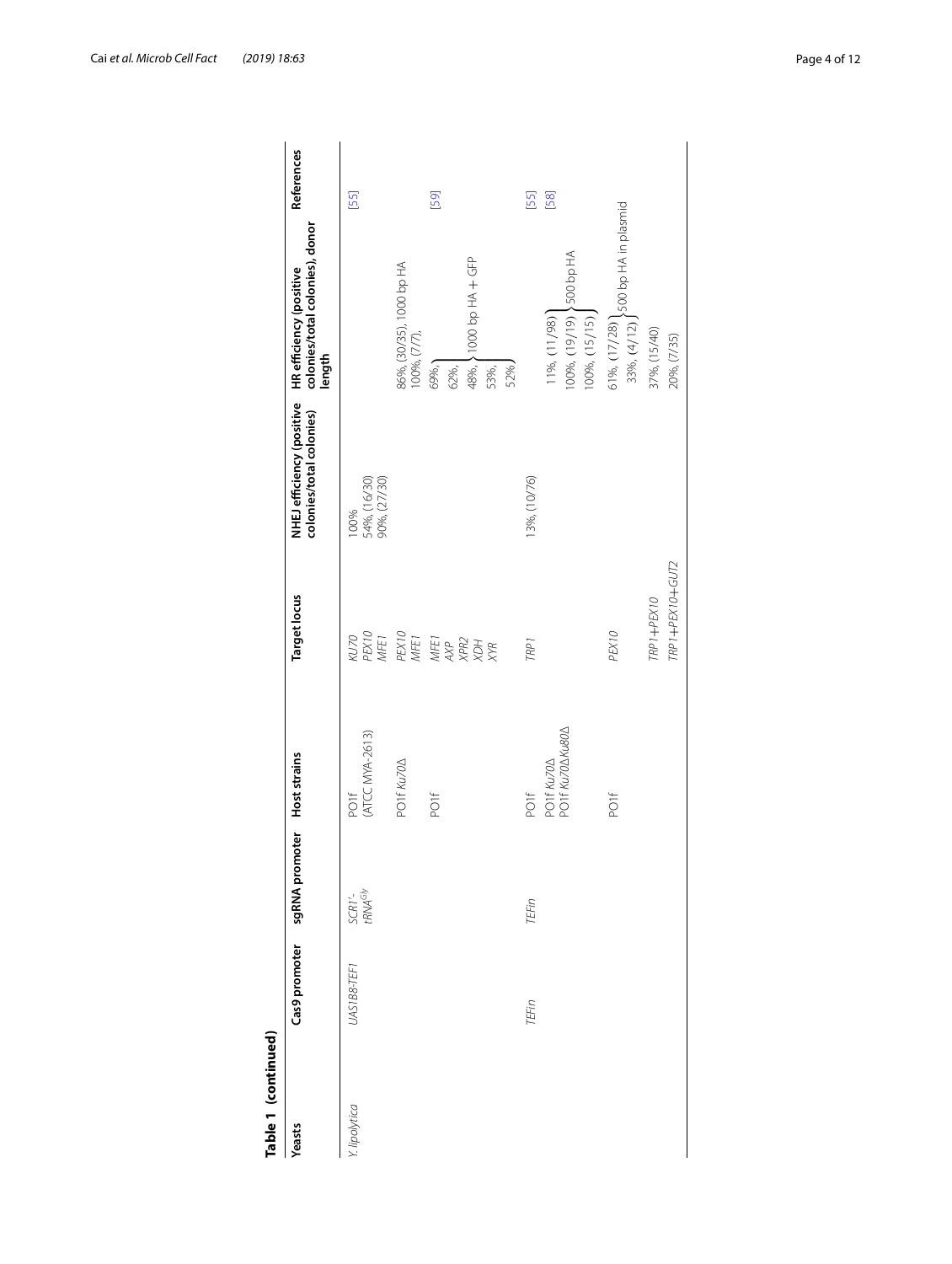

<span id="page-4-0"></span>(NLS) needs to be fused to Cas9 to allow targeting the eukaryotic nucleus genomes [\[15\]](#page-10-5). Another necessary component is single guide RNA (sgRNA) that guides Cas9 to target sites. The canonical sgRNA consists of a CRISPR targeting RNA (crRNA) and a trans-activating crRNA (tracrRNA). The first 20 base pairs complementary sequence at 5′ end of crRNA is indispensable for Cas9 endonuclease function, and three nucleotides protospacer adjacent motif (PAM) NGG must be found immediately at 3′ end of the desired locus in genome [\[30](#page-10-30)]. The sgRNA has a specific secondary structure to recruit Cas9 to form a functional complex. Following the guide of sgRNA, Cas9 target the genome specifc sequence with PAM and cleave the both strands of DNA [[31\]](#page-10-31). Once the introduction of DSBs, the DNA repairing process should proceed to prevent cell death. Normally, NHEJ repair is considered to generate gene disruption by insertion or deletion (indel) mutation and HR repair allows for the replacement or insertion of desired sequences with the existence of donor DNA (Fig. [2](#page-4-0)).

# **CRISPR–Cas9 mediated precise genome editing in non-conventional yeasts**

Drawing on the successful experiences of *S. cerevisiae*, CRISPR–Cas9 system has been already applied in several non-conventional yeasts. Though some system is waiting for further optimization, this system has showed great potential in genome editing in non-conventional yeasts.

## *Schefersomyces stipitis*

*Schefersomyces stipitis* is one of the most notable microorganisms for biomass refnery due to its excellent native capacity for catabolizing xylose. Furthermore, it shows great potential for producing shikimate pathway derived molecules [\[32\]](#page-10-32). Establishing the CRISPR–Cas9 system encounters the challenge for lack of the stable and useful plasmid to express the CRISPR components. Recently, a 500 bp minimal fragment of centromere (CEN) was identifed to signifcantly stabilize the autonomously replicating sequences (ARS)-containing vector and enable exogenous gene expression  $[33]$  $[33]$ . Then a codon-optimized version of Cas9 gene for *S. stipitis* was fused with nucleus targeting signal NLS at both ends and was expressed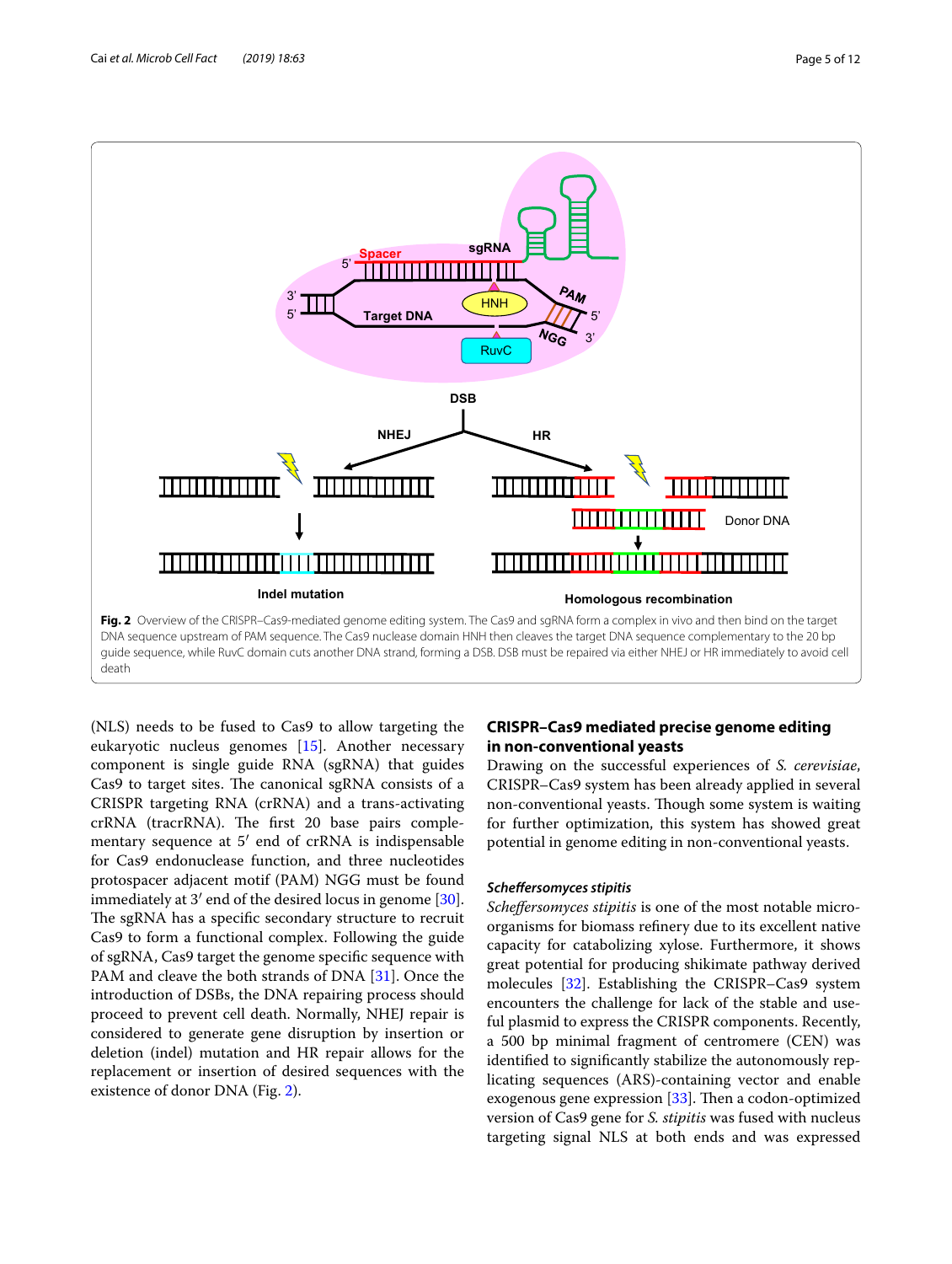under the control of the constitutive *ENO1* promoter and the *TEF1* terminator. A native RNA polymerase III *SNR52* promoter was used for functional expression of guide RNA (gRNA). This established CRISPR–Cas9 system enabled up to 80% of gene disruption with indel mutations when targeting to *ade2* and *trp1* genes [[33\]](#page-10-19).

A simple indel mutation based on NHEJ repair mechanism is not preferred in precise genome editing at the DSB site duo to its non-predictability in precise pathway engineering. Alternatively, HR-mediated genome modifcation will facilitate the precise genome modifcation. In yeasts, the complex of *Ku70* and *Ku80* could bind to the DSB site to facilitate the NHEJ repair process and eliminating these two genes can repress the NHEJ and enhance the HR [\[34](#page-10-33)]. Transformation of diferent lengths of homologous arms (HAs) into *ku70Δ*/*ku80*Δ strain together with the Cas9 plasmid carrying sgRNA of *trp1*, resulting in a high HR efficiency between 73 and 83% (Table [1](#page-2-0)) [[35\]](#page-10-20). Despite the extremely decreased numbers of transformants, the HR editing efficiency was improved about fourfold at *trp1* and *ade2* sites in *ku70*Δ/*ku80*Δ background in compared to the parental strain. Other than repressing NHEJ, enhancing HR efficiency by expressing HR associate Rad protein would be another approach. However, introducing the codonoptimized *rad51* and *rad52* from *S. cerevisiae* into in *Ku* deleted *S. stipitis* had no obvious improvement in enhancing HR [[35\]](#page-10-20).

#### *Komagataella phafi*

*Komagataella phafi* is widely used as a host for the production of recombinant proteins [[36\]](#page-10-34) and recently is attracting great attention as a cell factory for production of chemicals [[37,](#page-10-35) [38](#page-10-36)]. However, the lack of genome editing tool and the poor HR efficiency make this methylotrophic yeast hard to be engineered. Diferent with *S. cerevisiae*, NHEJ plays the preponderant role in *K. phaffi*. Recently, CRISPR–Cas9 system was established and optimized in *K. phaffii* by evaluating diverse codonoptimized Cas9 genes, sgRNA and promoters for expression of the Cas9 and sgRNA [[39](#page-10-21)]. Expression of a human optimized Cas9 and HH/HDV ribozyme fanked sgRNA under the control of native bidirectional *HTX1* promoter, resulted in an up to 90% NHEJ efficiency in *GUT1* disruption. Application of this optimized system for targeting other fve diferent genes (*AOX1*, *MXR1*, *TRM1*, *MPP1* and *OCH1*) resulted high disruption efficiencies of 50–100%. Further simultaneous disruption of *GUT1* and *AOX1* by transforming the Cas9 plasmid with two sgR-NAs, led to an up to 69% mutation efficiency  $[39]$  $[39]$ .

Though DSBs can drastically increase specific integration  $[40]$  $[40]$  $[40]$ , introducing the donor cassette with 1 kb homologous arms into the Cas9 cutting loci only provided a very poor integration efficiency of 2.4% [\[39](#page-10-21)]. To overcome the barrier of low frequency of HR, disruption of the NHEJ repairing gene *ku70* enabled a nearly 100% HR disruption efficiency with markerless donor cassettes. Interesting, adding an ARS to the donor DNA, significantly enhanced the HR integration efficiency  $[41]$  $[41]$ , which might be attributed to the improvement of the stability of donor DNA in vivo.

## *Ogataea polymorpha*

The methylotrophic yeast *O. polymorpha* is not only recognized as a promising cell factory for producing heterologous protein, but also a model organism in studying the methanol metabolism. Furthermore, *O. polymorpha* has great potential in industrial application feld due to its characteristics of thermostability and fast growth [\[6](#page-9-4)]. To establish the CRISPR–Cas9 editing system, a human codon-optimized Cas9 gene was frst cloned into a plasmid under the control of *S. cerevisiae TEF1* promoter  $(ScTEF1p)$  and its terminator  $(ScTEF1t)$  [[42\]](#page-10-23). The targeting sgRNAs (*ADE12*, *ADE8*, and *PHO85*) were expressed under the small noncoding RNA promoter (*OpSNR6*). Unfortunately, this CRISPR–Cas9 system got less than 1% gene disruption efficiency. Further adding a Hyg resistance marker (hphNT1) to a 60 bp homologous arms improved the disruption efficiency up to 47%, which suggested sgRNA was not well expressed for guiding Cas9 toward targeting loci. Thus, a modified system with tRNACUG-sgRNA fusion cassette was used to improve the sgRNA function, which signifcantly enhanced the indel mutations to 17–71% when disrupting *OpPHO*1, *OpPHO*11 and *OpPHO*84 [[42](#page-10-23)]. A broad-host-rage CRISPR–Cas9 system was constructed by using highfdelity *Sp*Cas9D147Y P411T for gene disruption of *ADE2* in four non-conventional yeasts *K. lactis*, *K. marxianus*, *O. polymorpha* and *O. parapolymorpha*, which however obtained 9% of mutations in *O. polymorpha* when targeting  $ADE2$  loci [\[43](#page-10-24)]. The low gene disruption efficiency might be attributed to the insufficient expression of Cas9 and sgRNA under the heterologous *AaTEF1* promoter from *Arxula adeninivorans* and *ScTDH3* promoter from *S. cerevisiae*.

The more than 50 copies of long homologous sequences in the rDNA locus, provide sufficient integration sites for genome expression of high copy of heterologous genes [[44\]](#page-10-38). Taking advantage of this characteristics, a CRISPR– Cas9-assisted multiplex genome editing (CMGE) approach was developed for polygenic knockout and multiplex gene integration at multi sites with multi copies in *O. polymorpha* [[45\]](#page-10-25). In this study, Cas9 and sgRNA expression cassettes were inserted into the genome of *O. polymorpha* due to the lack of available and stable expression vectors. This system enabled 58% and 65%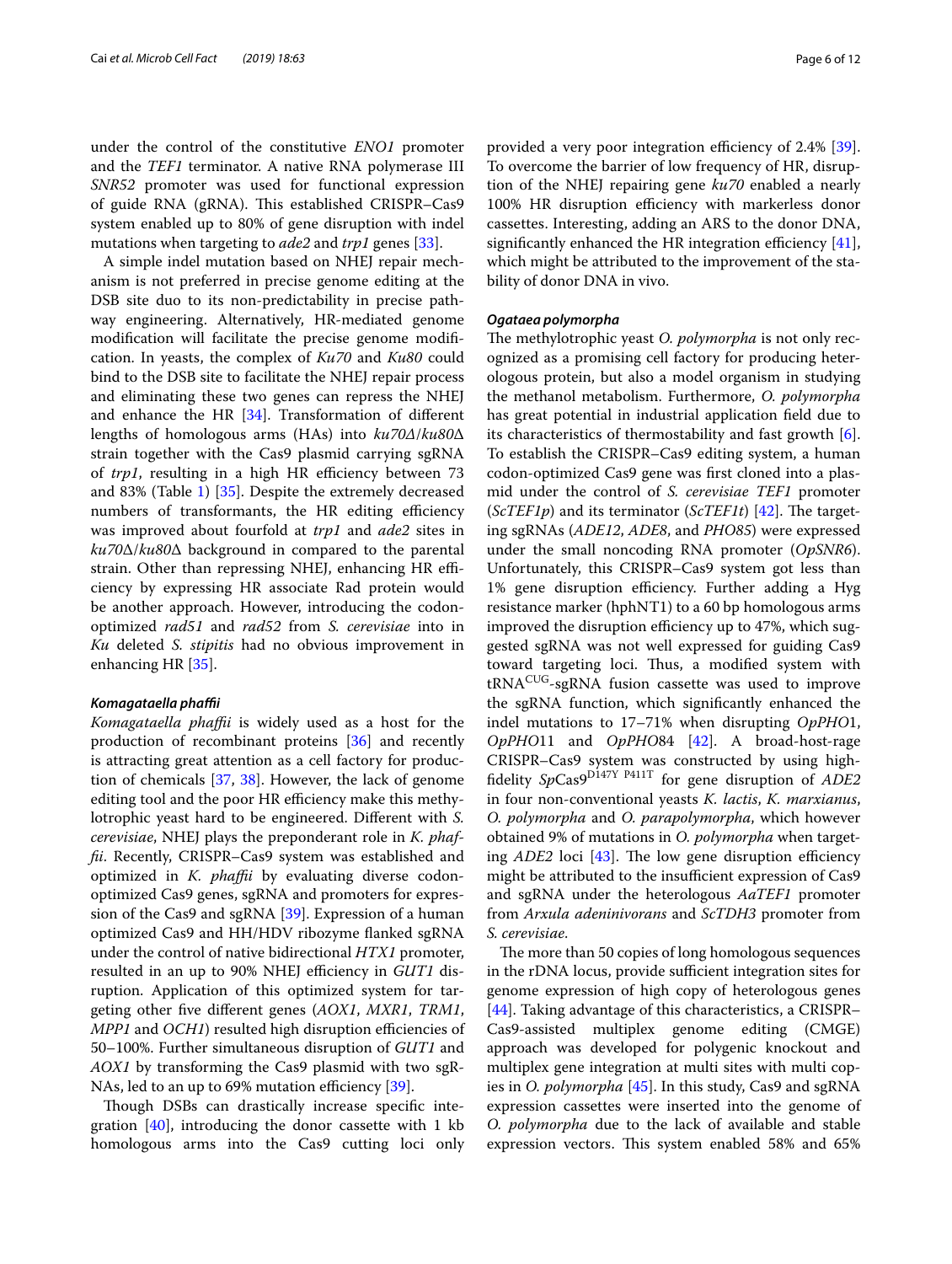disruption efficiencies of *OpLEU2* and *OpURA3* respectively, by using a repairing cassette of 1.5 kb homologous arms, and a 24% mutation when simultaneously knocking out of *URA3*, *HIS3* and *LEU2* genes. CMGE system also achieved a precise point mutation of *URA3* (G73T) with the editing efficiency of 31%. At last, CMGE-MC enabled the integration of more than 10 copies of GFP mutation (*gfpmut3a*) into the rDNA sites in *O. polymorpha*, and the multi-copy of integration can be stably maintained after cultivating for 55 generations [[45\]](#page-10-25).

## *Ogataea thermomethanolica*

Like *O. polymorpha*, *O. thermomethanolica* is also a thermotolerant methylotrophic yeast and widely used to produce heterologous proteins [\[46\]](#page-10-39). Since no RNA polymerase III promoter has been found in *O. thermomethanolica*, the native inducible AOX promoter was selected to express Cas9 protein and sgRNA in an integrative plasmid. This system was applied for editing the three sugar metabolism relating genes *OtMAL1* (maltase), *OtMAL2* (maltose permease) and *OtHAC1* (UPR regulator) with efficiencies of 97% and 93% and 63%, respectively [\[47](#page-10-26)]. Another episomal CRISPR–Cas9 system in *O. thermomethanolica* was developed in order to perform various rounds of genome editing by using an ARS element from *K. lactis*, resulting in the mutation efficiency of 92% [\[47](#page-10-26)]. It is regretful that this genome editing tool is based on NHEJ repair and there has been no report on HR repair via CRISPR–Cas9 system in *O. thermomethanolica* so far.

## *Kluyveromyces lactis*

*Kluyveromyces lactis* is a widely used host in fundamental research and industrial production of various chemicals, pharmaceuticals and enzymes  $[48]$  $[48]$ . The scarcity of selection markers makes it time-consuming in marker recycling during traditional genome editing  $[48]$  $[48]$ . Thus, CRISPR–Cas9 editing system was the frst established in this non-conventional yeast [[49](#page-10-27)]. *Cas9* gene was integrated at *GAL80* site by using the medium-strength promoter *FBA1p* and *ku80* was deleted to minimize the NHEJ effect. The typical *SNR52* pol III promoter and *SUP4* terminator were used to express gRNA and an episomal expression system was constructed by inserting another stabilizing element pKD1 to a *S. cerevisiae*  $2 \mu$  plasmid. This genome editing system successfully integrated donor DNA with 1 kb fanking arms to *DIT1*, *ADH1* and *NDT80* locus, though with a low triple integration efficiency of only  $2\%$  [ $49$ ]. As mentioned above, a broad-host-rage CRISPR–Cas9 system worked well in *K. lactis*, where a 962 bp repair donor enabled a 31% HR based disruption of *ADE2* [[43\]](#page-10-24).

## *Kluyveromyces marxianus*

*Kluyveromyces marxianus*, a non-conventional thermotolerant yeast, is known as its fast growth and Crabtree-negative property, is considered as an ideal host for production of diverse chemicals and bioactivities [\[50](#page-10-41)]. Since NHEJ plays the main role in *K. marxianus*, relatively long homologous arms are needed for HR editing [[51\]](#page-10-42). To repress the NHEJ effect, a stop codon was introduced to the in NHEJ core genes of cell-type specifc regulator (*Nej1*) and DNA ligase 4 (*Dnl4*) by changing C to T at 16 to 19 bp upstream of PAM, which enabled a 100% correct HR based genome editing at *URA3* site by using a zeocin selection marker harboring 1 kb homologous arms, representing fourfold improvement compared with wild-type strain [[52](#page-10-28)]. To test the markerless integration with CRISPR–Cas9, 50 bp homology arms donor result in a nearly 100% deletion/null mutation efficiency at the *Sed1* target locus in this NHEJ repressed strain, which was also signifcantly higher than that of wild type hosts (38%) [\[52\]](#page-10-28). Similarly, a broad-host-rage CRISPR–Cas9 system was applied for *K. marxianus* haploid and diploid strains, which resulted a more than 80% disruption for *ADE2* disruption with a 24% HR based repair [\[43](#page-10-24)]. The low HR efficiency again suggested the NHEJ played the main role in DSB repair.

This CRISPR–Cas9 system was also applied to characterize functional genes in biosynthesis pathway of ethyl acetate and ethanol in *K. marxianus* [\[53](#page-10-29)]. Three types of hybrid pol III promoter, including SNR52-tRNA<sup>Gly</sup>,  $SCR1$ -tRNA<sup>Gly</sup> and RPR1-tRNA<sup>Gly</sup>, were used to ensure functional expression of various sgRNAs, and RPR1 tRNA<sup>Gly</sup> promoter showed the highest editing rate of 66%. Screening of the disruption genes of alcohol dehydrogenase (*ADH*) and alcohol-*O*-acetyltransferase (*ATF*) genes, revealed that *ADH7* played the main role as an alternative pathway for ethyl acetate biosynthesis. This study showed a good example that CRISPR–Cas9 system can help to rapidly construct gene disruption sets for functional characterization of hindered pathways and genes that were involved in synthesis of some valuable chemicals.

#### *Yarrowia lipolytica*

*Yarrowia lipolytica*, a generally recognized as safe (GRAS) microbe, is the most studied oleaginous yeast and has been worked as an industrial host for production of lipase, fragrances, citric acid, omega-3 fatty acids and carotenoids for decades [[54\]](#page-11-3). Like the other non-conventional species, metabolic engineering in this yeast is hindered by low HR efficiency and insufficient genetic tools. Recently, CRISPR–Cas9 based genome editing demonstrated the potential in rapid genome modifcations in this yeast.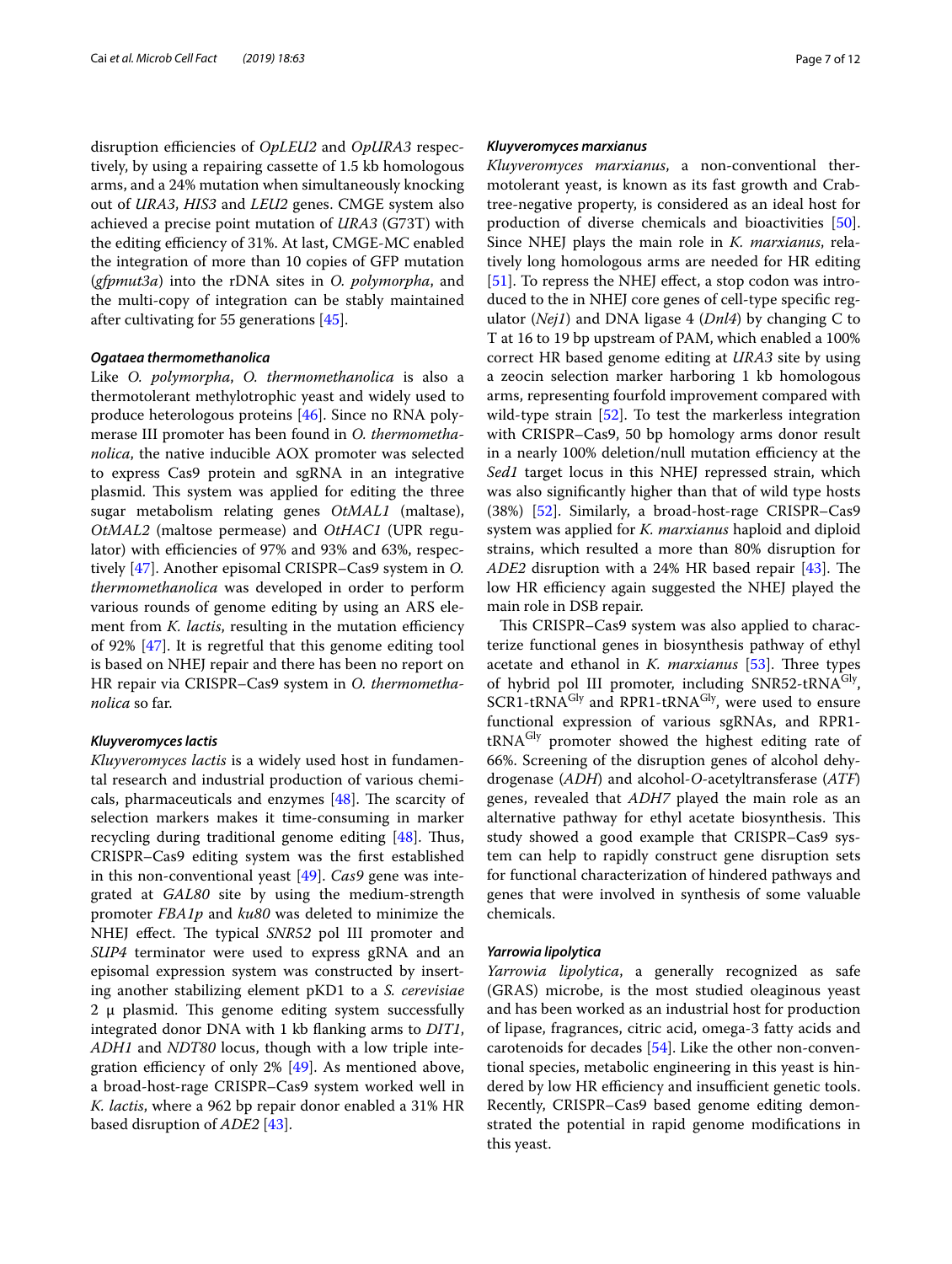

<span id="page-7-0"></span>Schwartz et al. [\[55](#page-11-0)] developed a pCRISPRyl plasmid to carry the Cas9 gene and the sgRNA together. The *Y. lipolytica* codon optimized Cas9 with a C-terminal SV40 NLS fusion was expressed under the constitutive and strong hybrid promoter UAS1B8-TEF(136) [\[56](#page-11-4)]. To express the sgRNA, three synthetic Pol III promoters, RPR1 tRNAGly, SCR1-tRNAGly, and SNR52-tRNAGly were designed and tested. This system enabled a 54% deletion efficiency of *PEX10* gene via NHEJ after 2 days cultivation and a more than 92% deletion efficiency by using SCR1-tRNAGly promoter for sgRNA expression when the culture time was extended to 4 days. This system also enabled > 90% efficiency for deletion of *KU70* and *MFE1*. Enhancing the HR efficiency by disrupting *KU70* enabled a 100% correct integration at *MFE1* locus by using hygromycin as a selection marker [[55\]](#page-11-0). This gene knockout system had been successfully used as a fast and efective method to determine functional candidate genes in xylose metabolic pathway. Combined with gene overexpression, the results showed that *XDH* and *XKS* was essential for xylitol metabolism [[57\]](#page-11-5). However, the selection marker should bring another around work of marker removing. An alternative CRISPR–Cas9 genome editing system, using constitutive RNA pol II promoter TEF1 for expression of Cas9 and the gRNA, enabled double and triple gene deletions with 37% and 19% efficiencies in a *ku70/ku80* double deleted strain [\[58](#page-11-2)]. The multiple gene deletion should be helpful in metabolic engineering, but the efficiency is waiting for further improvement.

Other than gene knockout, genome integration is very important for introducing heterologous genes or pathways during cell factory construction. To identify suitable integrations sites without infuencing cell viability, humanized Renilla GFP (*hrGFP*) cassettes with 1 kb homology arms were targeted to 17 diferent loci via CRISPR–Cas9 associated HR with about 60% targeting efficiency  $[59]$ . This multi-gene integration system should serve as a valuable scarless genome integration platform, rather than traditional *Cre*-*loxP* recombination system that leaves a scar in the genome after marker recycling (Fig. [1\)](#page-1-0).

# **Construction of cell factories with CRISPR–Cas9 in non-conventional yeasts**

Distinct metabolic advantages, such as high metabolic fux in TCA cycle, strong amino acid synthesis ability and powerful protein secretion, make the non-conventional yeasts more outstanding hosts for some specifc bioprocesses [[60,](#page-11-6) [61](#page-11-7)]. With the ever-increasing wealth of omics information, CRISPR–Cas9 systems can help the construction of cell factories for improved production of chemicals by speeding up the genetic writing.

With the aid of CRISPR–Cas9 based multiplex genome editing, the resveratrol biosynthetic pathway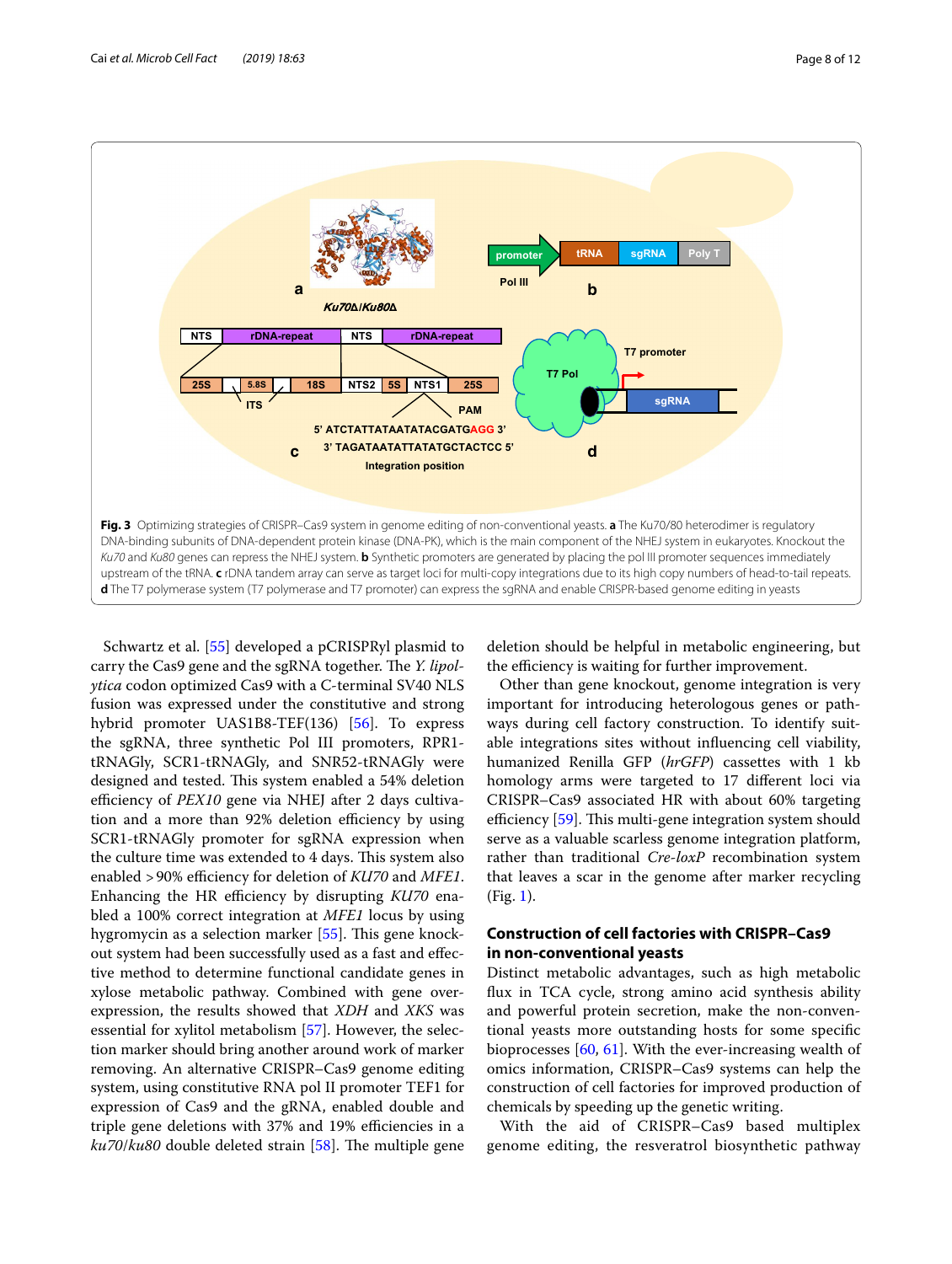(three genes) was integrated into rDNA repeats cluster of *O. polymorpha* (Fig. [3c](#page-7-0)). This multi-copy pathway integration enabled a 21-fold higher resveratrol production (97 mg/L) compared to the single copy pathway [[45\]](#page-10-25). Multiple integration of *cadA* gene from *E. coli* and the human serum albumin gene *HAS*, also enabled higher product synthesis. However, this single site multiple integration has some challenges in construction of long biosynthetic pathways with more than three genes. Thus, Schwartz et al. screened five integration sites that were suitable for construction of long pathways in *Y. lipolytica*. The lycopene biosynthetic genes, *Y. lipolytica* codon optimized *crtB* and *crtI* from *Pantoea ananatis*, native *HMG1* and *GGS1*, and *crtE* from *P. ananatis*, were integrated into the fve identifed sites separately, which enabled a 1.34 mg lycopene/g DCW, representing 8.6-fold increase in compared to the wildtype strain [[59\]](#page-11-1). In cellular pathway engineering, gene tuning other than knockout might be benefcial for overall biosynthesis efficiency and cellular robustness. Thus, multiple CRISPR interference (CRISPRi) system was developed and applied for redirecting carbon fux of central metabolic pathways toward ethyl acetate production in *K. marxianus*. Fine regulated expression of genes of TCA cycle, electron transport chain, ethanol biosynthesis and acetyl-CoA supply, increased ethyl acetate titer by 3.8-fold [\[62](#page-11-8)]. Alternatively, CRISPR– dCas9 activation (CRISPRa) system was also developed in *Y. lipolytica*, which successfully activated native β-glucosidase expression and enabled *Y. lipolytica* growing on cellobiose as single carbon source [\[63](#page-11-9)].

In spite of demonstrating the promising potential as cell factories, the genetic engineering tools in these non-conventional yeasts is serious limiting for rapid and precise metabolic engineering. Thus, developing more efficient CRISPR based genetic engineering tool is greatly urgent.

## **Feasible ways to optimize CRISPR–Cas9 system in non-conventional yeasts**

As mentioned above, CRISPR–Cas9 system has already been reported in these non-conventional yeasts, there are still many obstacles to overcome, such as low HR efficiency, lack of native available RNA promoters, limitation of the NGG PAM motif, off-target effect and so on. Some recent studies provided the possibility of improving the efficiency of genome editing with CRISPR–Cas9.

#### **Increasing homologous recombination efficiency**

Right now, CRISPR-Cas9 system is much less efficient in non-conventional yeasts compared to mammal and *S. cerevisiae,* which might be attributed to relative low HR repair efficiency. Once DSBs occurs, most of the non-conventional yeasts prefer NHEJ pathway over HR even with exogenous donors, which retards the precise genome editing. To overcome this barrier, NHEJ can be repressed by deleting its core component genes such as *ku70* and *ku80* [\[34](#page-10-33)] (Fig. [3a](#page-7-0)). Alternatively, it is easy to come out the idea that enhancing HR by overexpressing its component genes such as *Rad51/Rad52* complex. However, overexpressing the codon-optimized *ScRad51/ Rad52* in *S. stipitis* had no obvious improvement in HR efficiency  $[35]$  $[35]$ . Presumably, the expression strengths of Rad protein should be fne-tuned at a suitable level. In addition, Charpentier et al. identifed a minimal HE domain (N-terminal fragment of CtIP from aa 1 to 296) as HR enhancer. Fusion this HE domain to Cas9 (Cas9- HE) increased the HR efficiency by over twofold  $[64]$  $[64]$ . These results showed that the HR dependent repair can be enhanced by expression of the HR associated proteins or inhibition of NHEJ pathway.

#### **Improving the gRNA expression**

In some microorganisms, guide RNA expression is insuffcient and would limits the CRISPR–Cas9 targeting efficiency due to lack of suitable promoters. For gRNA expression, the promoter should be appropriate strong and will not introduce too much redundant nucleic acid sequence that will affect the binding efficiency of gRNA. The RNA pol III promoters are such good candidates for gRNA expression, however, it is failed to fnd suitable RNA pol III promoters in some hosts. Synthetic or hybrid promoters provide a feasible substitute for gRNA expression when it was absent of suitable natural RNA pol III promoters [[55](#page-11-0)] (Fig. [3](#page-7-0)b). Recently, a T7-based artifcial promoter was successfully developed for gRNA expression in yeast. In this system, a modifed version of the T7 polymerase mutant (P266L) was fused with an SV40 NLS to ensure a functional T7 promoter for sgRNA expression, which showed a broad application in *S. cerevisiae*, *K. lactis* and *Y. lipolytica* with >60% genome editing [[65](#page-11-11)] (Fig.  $3d$ ). The reconstructed bacteria T7 system provide a feasible tool for sgRNA expression when the host has no suitable promoters.

## **Expanding the recognition motif PAM**

Targeting Cas9 protein to the specifc DNA site requires the recognition of a PAM sequence. The recognition of NGG PAM by canonical SpCas9 occurs on average only about one in every 16 randomly chosen genomic loci [[66\]](#page-11-12). One potential strategy to enhance editing scope is to relax the PAM recognition specifcity of Cas9. Kleinstiver et al. designed an unbiased genetic method to engineering Cas9 variants with broader PAM recognition specificities. The engineered KKH SaCas9 showed activities toward broad PAM sequences of NNNRRT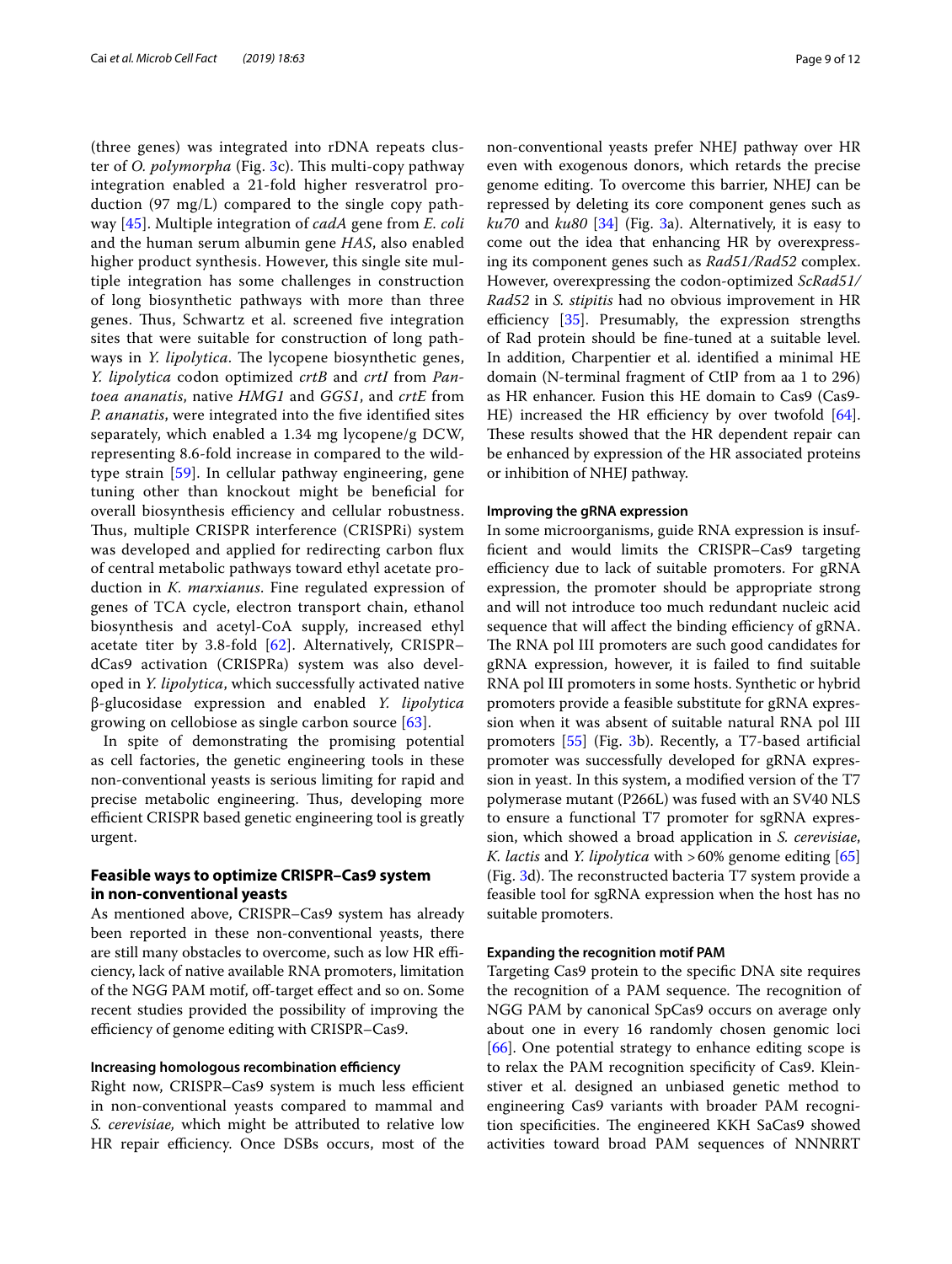[[66\]](#page-11-12). Moreover, the same group also identifed and characterized a SpCas9 variant with an improved recognition pattern, which demonstrated superior characteristic against off-target effect with non-canonical NAG and NGA PAMs [\[67](#page-11-13)]. In another report, Hu et al. used the phage-assisted continuous evolution (PACE) technology to accelerate the evolutionary process. Then the most powerful version of SpCas9 variant (xCas9 3.7) achieved a 9.4-fold improvement in DNA targeting scope by recognizing a broad range of PAM sequences including NG, GAA, and GAT  $[68]$  $[68]$ . Though these Cas9 variants were tested only in human cells, they still have the potential to be used in non-conventional yeasts.

#### **Decrease of the off-target effect**

The greatest challenge for the application of CRISPR-Cas9 system in genome editing is off-target effect that can bring unwanted sequence cleavage. The potential offtarget efect should be detected to increase the cutting efficiency at desired locus. With the wide application of CRISPR–Cas technology, several in silico tools have been developed to design sgRNAs [\[24](#page-10-13)]. For example, Zhang Lab [\(https://zlab.bio/guide-design-resources](https://zlab.bio/guide-design-resources)) has developed a series of advanced tools to guide design with several non-conventional genome references, including the widely used CHOPCHOP and CasOFFinder  $[69]$ . The free website tools were well summarized in former literatures [[24,](#page-10-13) [70](#page-11-16)]. Taking advantage of these online tools may largely increase the successful rate of the CRISPR-mediate gene editing.

## **Conclusion**

In general, it prefers to integrate a multi-gene pathway into the host and execute dynamic regulation for biotechnological application. Precise and maker free genome editing with CRISPR-Cas9 has shown great potential in synthetic biology and industrial biotechnology. To date, simultaneous multiple (locus or copy number) genetic editing and even accurate single base substitution have already accomplished in the model microbes such as *S. cerevisiae*, but lags behind in other non-conventional yeasts. Genome engineering in these non-conventional yeasts still relies on conventional genetic engineering tools. For example, the linearized plasmid was used to construct the de novo production pathway of monacolin J and lovastatin in *K. phaffii* [\[71](#page-11-17)], which is time consuming and limit the landscape for large scale genome modifcation. To overcome the obstacles, various CRISPR–Cas9 systems have been established and optimized for genome engineering by enhancing the HR process and developing more credible gRNA promoters, etc. Though the efficiency is still much lower than *S. cerevisiae,* the strategies or ideas that were developed in *S. cerevisiae* could shed light for optimizing the CRISPR–Cas9 systems in nonconventional yeasts. We believe that the genome editing system will be further refned and facilitate the creation of the desired phenotypes in non-conventional yeasts for industrial bioprocess.

## **Authors' contributions**

PC and YJZ contributed to the conception and design of the manuscript. PC drafted the manuscript. JQG and YJZ revised the manuscript. All authors read and approved the fnal manuscript.

#### **Author details**

<sup>1</sup> Division of Biotechnology, Dalian Institute of Chemical Physics, Chinese Academy of Sciences, 457 Zhongshan Road, Dalian 116023, People's Republic of China. <sup>2</sup> School of Life Science and Biotechnology, Dalian University of Technology, Dalian 116023, People's Republic of China.

#### **Acknowledgements**

This work was supported by National Natural Science Foundation of China (Grant No. 31700082 and 21808216) and DMTO research grant from Dalian Institute of Chemicals Physics, CAS (Grant No. DICP DMTO201701).

#### **Competing interests**

All authors agree to the submission, and we confrm that no competing interests, both fnancial and personal, are with this manuscript.

#### **Availability of data and materials**

Not applicable.

#### **Consent for publication**

Not applicable.

**Ethics approval and consent to participate** Not applicable.

#### **Publisher's Note**

Springer Nature remains neutral with regard to jurisdictional claims in published maps and institutional afliations.

Received: 4 January 2019 Accepted: 20 March 2019 Published online: 02 April 2019

#### **References**

- <span id="page-9-0"></span>1. Kavscek M, Strazar M, Curk T, Natter K, Petrovic U. Yeast as a cell factory: current state and perspectives. Microb Cell Fact. 2015;14:94.
- 2. de Jong B, Siewers V, Nielsen J. Systems biology of yeast: enabling technology for development of cell factories for production of advanced biofuels. Curr Opin Biotechnol. 2012;23:624–30.
- <span id="page-9-1"></span>Zhou YJ, Kerkhoven EJ, Nielsen J. Barriers and opportunities in bio-based production of hydrocarbons. Nat Energy. 2018;3:925–35.
- <span id="page-9-2"></span>4. Nombela C, Gil C, Chaffin WL. Non-conventional protein secretion in yeast. Trends Microbiol. 2006;14:15–21.
- <span id="page-9-3"></span>5. Duan XP, Gao JQ, Zhou YJ. Advances in engineering methylotrophic yeast for biosynthesis of valuable chemicals from methanol. Chinese Chemical Letters. 2018;29:681–6.
- <span id="page-9-4"></span>6. Ryabova O, Chmil O, Sibirny A. Xylose and cellobiose fermentation to ethanol by the thermotolerant methylotrophic yeast *Hansenula polymorpha*. FEMS Yeast Res. 2003;4:157–64.
- <span id="page-9-5"></span>7. Radecka D, Mukherjee V, Mateo RQ. Stojiljkovic M, Foulquie-Moreno MR, Thevelein JM. Looking beyond Saccharomyces: the potential of nonconventional yeast species for desirable traits in bioethanol fermentation. FEMS Yeast Res. 2015;15:fov053.
- <span id="page-9-6"></span>8. Çalık P, Ata Ö, Güneş H, Massahi A, Boy E, Keskin A, Öztürk S, Zerze GH, Özdamar TH. Recombinant protein production in *Pichia pastoris* under glyceraldehyde-3-phosphate dehydrogenase promoter: from carbon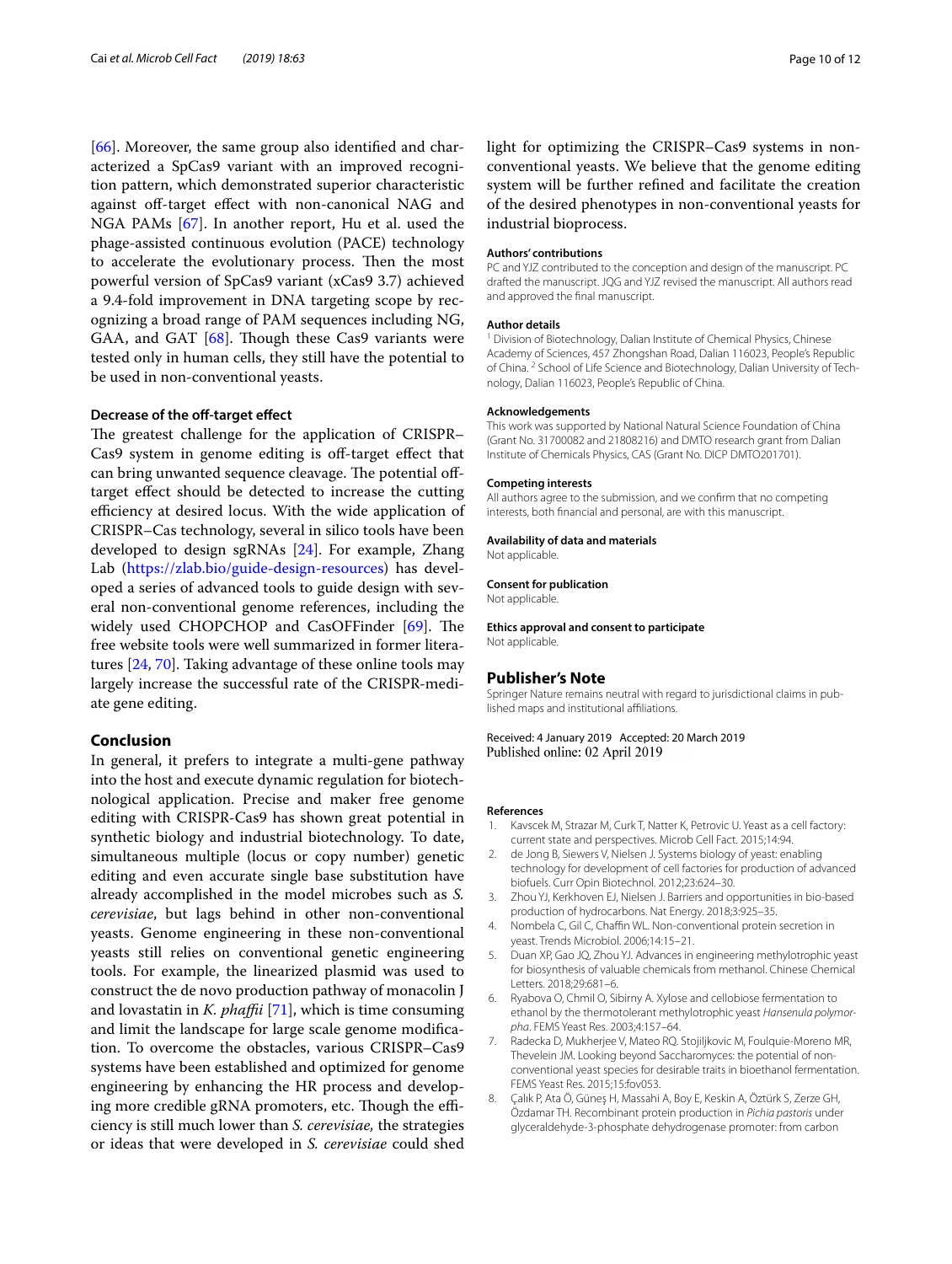source metabolism to bioreactor operation parameters. Biochem Eng J. 2015;95:20–36.

- 9. Promdonkoy P, Tirasophon W, Roongsawang N, Eurwilaichitr L, Tanapongpipat S. Methanol-inducible promoter of thermotolerant methylotrophic yeast *Ogataea thermomethanolica* BCC16875 potential for production of heterologous protein at high temperatures. Curr Microbiol. 2014;69:143–8.
- <span id="page-10-0"></span>10. Bredell H, Smith JJ, Gorgens JF, van Zyl WH. Expression of unique chimeric human papilloma virus type 16 (HPV-16) L1–L2 proteins in *Pichia pastoris* and Hansenula polymorpha. Yeast. 2018;35:519–29.
- <span id="page-10-1"></span>11. Brain-Isasi S, Alvarez-Lueje A, Higgins TJV. Heterologous expression of an alpha-amylase inhibitor from common bean (*Phaseolus vulgaris*) in *Kluyveromyces lactis* and *Saccharomyces cerevisiae*. Microb Cell Fact. 2017;16:110.
- <span id="page-10-2"></span>12. Zeng SY, Liu HH, Shi TQ, Song P, Ren LJ, Huang H, Ji XJ. Recent advances in metabolic engineering of *Yarrowia lipolytica* for lipid overproduction. Eur J Lipid Sci Technol. 2018;120:1700352.
- <span id="page-10-3"></span>13. Galindo-Leva LÁ, Hughes SR, López-Núñez JC, Jarodsky JM, Erickson A, Lindquist MR, Cox EJ, Bischoff KM, Hoecker EC, Liu S, et al. Growth, ethanol production, and inulinase activity on various inulin substrates by mutant *Kluyveromyces marxianus* strains NRRL Y-50798 and NRRL Y-50799. J Ind Microbiol Biotechnol. 2016;43:927–39.
- <span id="page-10-4"></span>14. Jensen MK, Keasling JD. Recent applications of synthetic biology tools for yeast metabolic engineering. FEMS Yeast Res. 2014;15:1–10.
- <span id="page-10-5"></span>15. Lobs AK, Schwartz C, Wheeldon I. Genome and metabolic engineering in non-conventional yeasts: current advances and applications. Synth Syst Biotechnol. 2017;2:198–207.
- <span id="page-10-6"></span>16. Fraczek MG, Naseeb S, Delneri D. History of genome editing in yeast. Yeast. 2018;35:361–8.
- <span id="page-10-7"></span>17. Xie WP, Liu M, Lv XM, Lu WQ, Gu JL, Yu HW. Construction of a controllable β-carotene biosynthetic pathway by decentralized assembly strategy in *Saccharomyces cerevisiae*. Biotechnol Bioeng. 2014;111:125–33.
- <span id="page-10-8"></span>18. Donohoue PD, Barrangou R, May AP. Advances in industrial biotechnology using CRISPR–Cas systems. Trends Biotechnol. 2018;36:134–46.
- <span id="page-10-9"></span>19. Chen F, Pruett-Miller SM, Huang Y, Gjoka M, Duda K, Taunton J, Collingwood TN, Frodin M, Davis GD. High-frequency genome editing using ssDNA oligonucleotides with zinc-fnger nucleases. Nat Methods. 2011;8:753–5.
- <span id="page-10-10"></span>20. Reyon D, Tsai SQ, Khayter C, Foden JA, Sander JD, Joung JK. FLASH assembly of TALENs for high-throughput genome editing. Nat Biotechnol. 2012;30:460–5.
- <span id="page-10-11"></span>21. Hsu PD, Lander ES, Zhang F. Development and applications of CRISPR– Cas9 for genome engineering. Cell. 2014;157:1262–78.
- 22. Shalem O, Sanjana NE, Hartenian E, Shi X, Scott DA, Mikkelsen TS, Heckl D, Ebert BL, Root DE, Doench JG, Zhang F. Genome-scale CRISPR–Cas9 knockout screening in human cells. Science. 2014;343:84–7.
- <span id="page-10-12"></span>23. Kleinstiver BP, Pattanayak V, Prew MS, Tsai SQ, Nguyen NT, Zheng Z, Joung JK. High-fdelity CRISPR–Cas9 nucleases with no detectable genomewide off-target effects. Nature. 2016;529:490-5.
- <span id="page-10-13"></span>24. Stovicek V, Holkenbrink C. Borodina I. CRISPR/Cas system for yeast genome engineering: advances and applications. FEMS Yeast Res. 2017;17:fox030.
- <span id="page-10-14"></span>25. Lian J, HamediRad M, Zhao H. Advancing metabolic engineering of *Saccharomyces cerevisiae* using the CRISPR/Cas system. Biotechnol J. 2018;13:e1700601.
- <span id="page-10-15"></span>26. Mojica FJM, Montoliu L. On the origin of CRISPR–Cas technology: from prokaryotes to mammals. Trends Microbiol. 2016;24:811–20.
- <span id="page-10-16"></span>27. Lander ES. The heroes of CRISPR. Cell. 2016;164:18–28.
- <span id="page-10-17"></span>28. Makarova KS, Zhang F, Koonin EV. SnapShot: class 1 CRISPR–Cas systems. Cell. 2017;168(946–946):e941.
- <span id="page-10-18"></span>29. Makarova KS, Zhang F, Koonin EV. SnapShot: class 2 CRISPR–Cas systems. Cell. 2017;168(328–328):e321.
- <span id="page-10-30"></span>30. Murugan K, Babu K, Sundaresan R, Rajan R, Sashital DG. The revolution continues: newly discovered systems expand the CRISPR–Cas Toolkit. Mol Cell. 2017;68:15–25.
- <span id="page-10-31"></span>31. Wang J, Li J, Zhao H, Sheng G, Wang M, Yin M, Wang Y. Structural and mechanistic basis of PAM-dependent spacer acquisition in CRISPR–Cas systems. Cell. 2015;163:840–53.
- <span id="page-10-32"></span>32. Feng X, Zhao H. Investigating glucose and xylose metabolism in *Saccharomyces cerevisiae* and *Schefersomyces stipitis* via 13C metabolic fux analysis. AIChE J. 2013;59:3195–202.
- <span id="page-10-19"></span>33. Cao M, Gao M, Lopez-Garcia CL, Wu Y, Seetharam AS, Severin AJ, Shao Z. Centromeric DNA facilitates nonconventional yeast genetic engineering. ACS Synth Biol. 2017;6:1545–53.
- <span id="page-10-33"></span>34. Koh CMJ, Liu Y, Moehninsi, Du M, Ji L. Molecular characterization of KU70 and KU80 homologues and exploitation of a KU70-defcient mutant for improving gene deletion frequency in *Rhodosporidium toruloides*. BMC Microbiol. 2014;14:50.
- <span id="page-10-20"></span>35. Cao M, Gao M, Ploessl D, Song C, Shao Z. CRISPR-mediated genome editing and gene repression in *Schefersomyces stipitis*. Biotechnol J. 2018;13:e1700598.
- <span id="page-10-34"></span>36. Ahmad M, Hirz M, Pichler H, Schwab H. Protein expression in *Pichia pastoris*: recent achievements and perspectives for heterologous protein production. Appl Microbiol Biotechnol. 2014;98:5301–17.
- <span id="page-10-35"></span>37. Yang Z, Zhang Z. Production of (2R, 3R)-2,3-butanediol using engineered *Pichia pastoris*: strain construction, characterization and fermentation. Biotechnol Biofuels. 2018;11:35.
- <span id="page-10-36"></span>38. Siripong W, Wolf P, Kusumoputri TP, Downes JJ, Kocharin K, Tanapongpipat S, Runguphan W. Metabolic engineering of *Pichia pastoris* for production of isobutanol and isobutyl acetate. Biotechnol Biofuels. 2018;11:1.
- <span id="page-10-21"></span>39. Weninger A, Hatzl AM, Schmid C, Vogl T, Glieder A. Combinatorial optimization of CRISPR/Cas9 expression enables precision genome engineering in the methylotrophic yeast *Pichia pastoris*. J Biotechnol. 2016;235:139–49.
- <span id="page-10-37"></span>40. Ceccaldi R, Rondinelli B, D'Andrea AD. Repair pathway choices and consequences at the double-strand break. Trends Cell Biol. 2016;26:52–64.
- <span id="page-10-22"></span>41. Weninger A, Fischer JE, Raschmanova H, Kniely C, Vogl T, Glieder A. Expanding the CRISPR/Cas9 toolkit for *Pichia pastoris* with efficient donor integration and alternative resistance markers. J Cell Biochem. 2018;119:3183–98.
- <span id="page-10-23"></span>42. Numamoto M, Maekawa H, Kaneko Y. Efficient genome editing by CRISPR/Cas9 with a tRNA-sgRNA fusion in the methylotrophic yeast *Ogataea polymorpha*. J Biosci Bioeng. 2017;124:487–92.
- <span id="page-10-24"></span>43. Juergens H, Varela JA, Vries AR, Perli T, Gast VJM, Gyurchev NY, Rajkumar AS, Mans R, Pronk JT, Morrissey JP. Daran JG. Genome editing in Kluyveromyces and Ogataea yeasts using a broad-host-range Cas9/gRNA co-expression plasmid. FEMS Yeast Res. 2018;18:foy012.
- <span id="page-10-38"></span>44. Klabunde J, Diesel A, Waschk D, Gellissen G, Hollenberg CP, Suckow M. Single-step co-integration of multiple expressible heterologous genes into the ribosomal DNA of the methylotrophic yeast *Hansenula polymorpha*. Appl Microbiol Biotechnol. 2002;58:797–805.
- <span id="page-10-25"></span>45. Wang L, Deng A, Zhang Y, Liu S, Liang Y, Bai H, Cui D, Qiu Q, Shang X, Yang Z, et al. Efficient CRISPR-Cas9 mediated multiplex genome editing in yeasts. Biotechnol Biofuels. 2018;11:277.
- <span id="page-10-39"></span>46. Limtong S, Srisuk N, Yongmanitchai W, Yurimoto H, Nakase T. *Ogataea chonburiensis* sp. nov. and *Ogataea nakhonphanomensis* sp. nov., thermotolerant, methylotrophic yeast species isolated in Thailand, and transfer of *Pichia siamensis* and *Pichia thermomethanolica* to the genus Ogataea. Int J Syst Evol Microbiol. 2008;58:302–7.
- <span id="page-10-26"></span>47. Phithakrotchanakoon C, Puseenam A, Wongwisansri S. Eurwilaichitr L, Ingsriswang S, Tanapongpipat S, Roongsawang N. CRISPR–Cas9 enabled targeted mutagenesis in the thermotolerant methylotrophic yeast *Ogataea thermomethanolica*. FEMS Microbiol Lett. 2018;365:fny105.
- <span id="page-10-40"></span>48. Spohner SC, Schaum V, Quitmann H, Czermak P. *Kluyveromyces lactis*: an emerging tool in biotechnology. J Biotechnol. 2016;222:104–16.
- <span id="page-10-27"></span>49. Horwitz AA, Walter JM, Schubert MG, Kung SH, Hawkins K, Platt DM, Hernday AD, Mahatdejkul-Meadows T, Szeto W, Chandran SS, Newman JD. Efficient multiplexed integration of synergistic alleles and metabolic pathways in yeasts via CRISPR–Cas. Cell Syst. 2015;1:88–96.
- <span id="page-10-41"></span>50. Wagner JM, Alper HS. Synthetic biology and molecular genetics in nonconventional yeasts: current tools and future advances. Fungal Genet Biol. 2016;89:126–36.
- <span id="page-10-42"></span>51. Hong J, Wang Y, Kumagai H, Tamaki H. Construction of thermotolerant yeast expressing thermostable cellulase genes. J Biotechnol. 2007;130:114–23.
- <span id="page-10-28"></span>52. Nambu-Nishida Y, Nishida K, Hasunuma T, Kondo A. Development of a comprehensive set of tools for genome engineering in a coldand thermo-tolerant *Kluyveromyces marxianus* yeast strain. Sci Rep. 2017;7:8993.
- <span id="page-10-29"></span>53. Lobs AK, Engel R, Schwartz C, Flores A, Wheeldon I. CRISPR–Cas9-enabled genetic disruptions for understanding ethanol and ethyl acetate biosynthesis in *Kluyveromyces marxianus*. Biotechnol Biofuels. 2017;10:164.